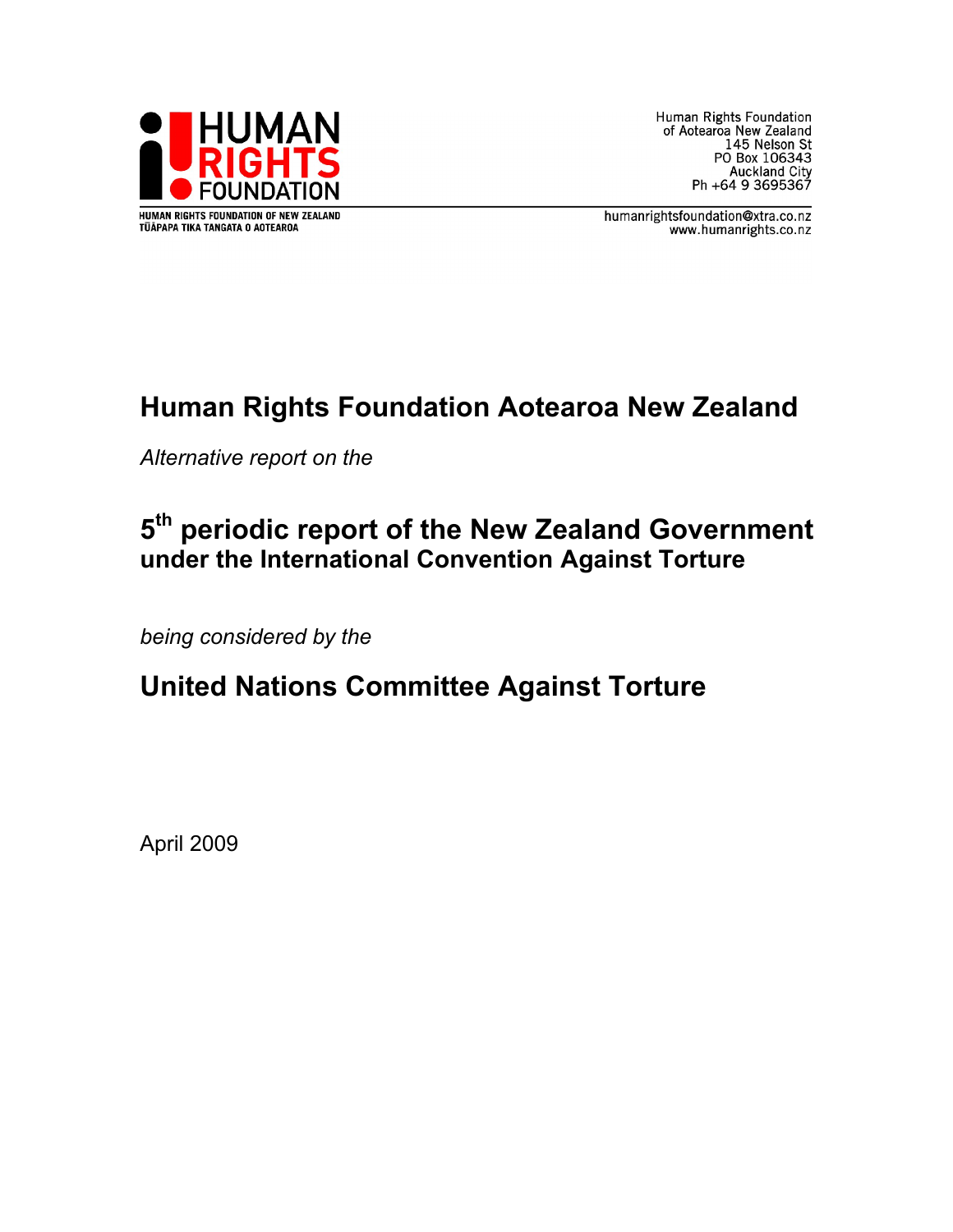### **1. Introduction**

- 1.1 This submission is on behalf of the Human Rights Foundation of Aotearoa New Zealand. It is an alternative report on the New Zealand government's  $5<sup>th</sup>$  periodic report to the United Nations Committee Against Torture.
- 1.2 The Human Rights Foundation is a non-governmental organisation, established in December 2001, to promote and defend human rights through research-based education and advocacy. We have made submissions on new laws with human rights implications. We also monitor compliance and implementation of New Zealand's international obligations in accordance with the requirements of the international conventions New Zealand has signed, and have prepared alternative reports for relevant United Nations treaty bodies to be considered alongside official reports. Though the primary focus of the Foundation is on human rights in New Zealand, we recognise the universality of human rights and have an interest in human rights in the Pacific and beyond.
- 1.3 We appreciate this valuable opportunity to present our views to the Committee.

## **2. Executive Summary**

- 2.1 This report seeks to provide the Committee with information which will assist its consideration of New Zealand's periodic report ("the periodic report"). The periodic report covers many issues and we do not seek to address them all. Instead we focus on a number of issues of concern to us, in particular the use of Taser stun guns by New Zealand Police, and immigration issues.
- 2.2 In our discussion of the Taser stun gun we provide the Committee with information about the trial process itself; an analysis of incidents during the trial; and comment on international developments. In relation to immigration issues we provide information on asylum seeker detention; and discuss the provisions of the Immigration Bill, which passed its second reading in Parliament in March, which will impact immigration detention and the prevention of *refoulement*. We then make brief comment on New Zealand's implementation of the Optional Protocol.

# **ARTICLE 2**

## **3. USE OF TASER STUN GUNS BY NEW ZEALAND POLICE**

3.1 From 1 September 2006 to 1 September 2007, the TaserX26 weapon was trialed by frontline police officers in Waitemata, Auckland City, Counties Manukau and Wellington districts. Although the Taser trial raised very real and disturbing concerns about the use of the Taser by police officers, these have not been addressed. In August 2008 the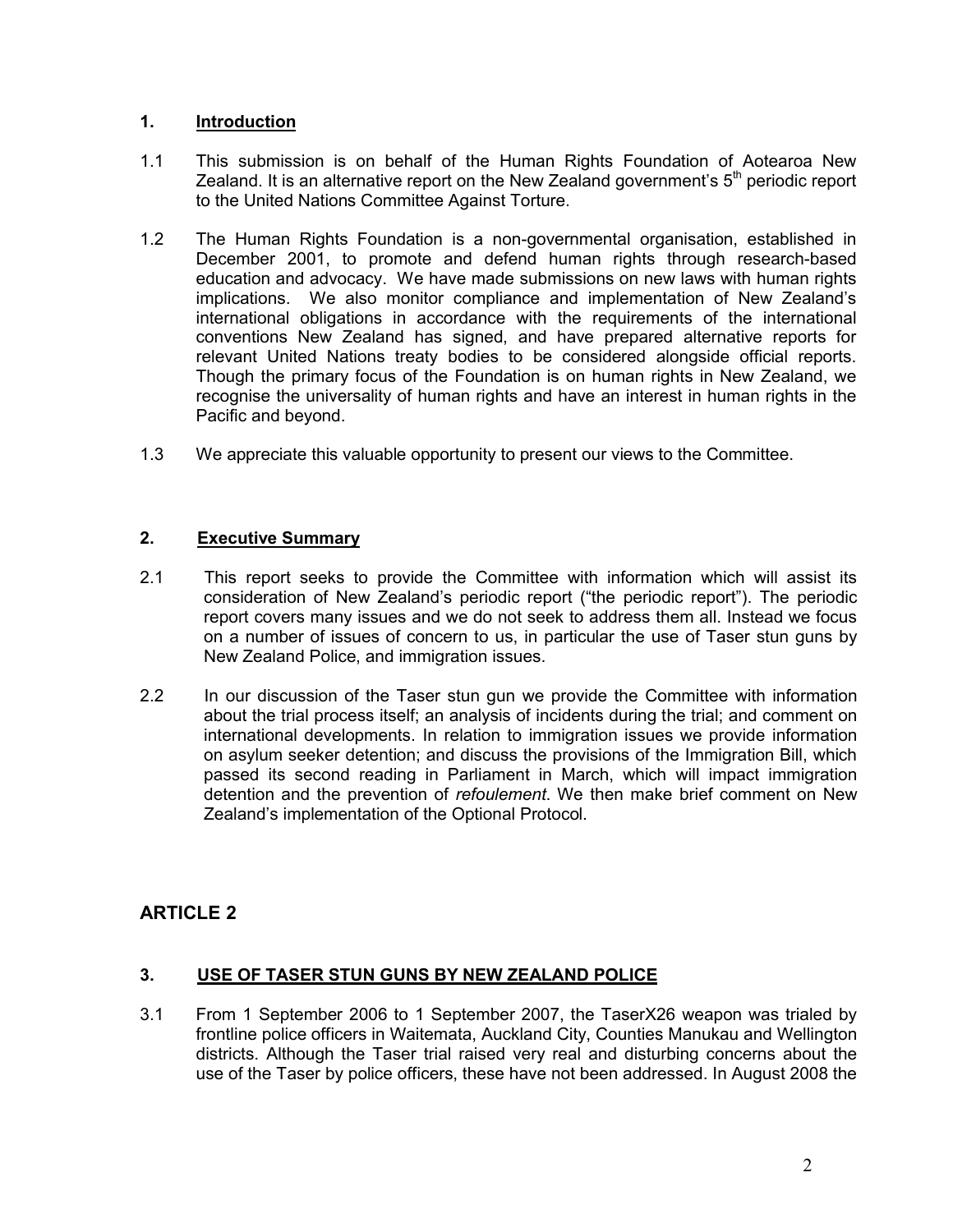Police Commissioner made a decision to introduce Tasers to the New Zealand Police force and the initial rollout of weapons occurred in December 2008.

#### *Transparency and decision making: the trial process*

- 3.2 The trial was marked by a lack of transparency and openness, such that a complaint was lodged by the Foundation with the Ombudsman in May 2007 when the Police withheld the majority of information from Taser incident reports. The police claimed that this was to protect the identity of officers and members of the public involved in the incidents. However, personal identifying details of the officers or members of the public had not been sought.
- 3.3 In June 2008 the Chief Ombudsman upheld the complaint, saying that the deletion of information about the trial was unjustified in the light of the strong public interest in the Taser issue. The Ombudsman recommended that police release the wrongly withheld information, and the incident reports were eventually made available online by the Police, but not until well after the decision to introduce the Taser had been announced. This effectively prevented any opportunity for meaningful assessment and comment by civil society and other independent commentators before the Tasers were introduced.
- 3.4 The Ombudsman stated in her decision that the information initially provided by the Police was "*extremely brief, and have the effect of "sanitising" the original reports."* She emphasised the need for greater accountability in the trial. She wrote: "*As the Police have recognised, the use of Tasers is an issue that is of major importance to all New Zealanders. Given that the decision on whether to equip Police with Tasers is an executive one, with no provision for Parliamentary oversight, Cabinet approval, or Ministerial sign off, I consider that there is a particularly strong public interest in the accountability and transparency of the Commissioner's decision-making on this issue."1*
- 3.5 There is concern that Tasers remain unacknowledged as potentially lethal weapons, despite increasing numbers of deaths overseas following Taser use. There is also concern that the Taser will be used as a tool of routine force as opposed to one of last resort; and that vulnerable groups - such as those with mental health issues or children – will be subjected to electric shocks. Data reported in the Police trial evaluation do not alleviate these concerns, showing that 21% of Taser incidents involved people with mental health issues. The disproportionate use of the Taser on Maori and Pacific peoples was also demonstrated by the trial data, with 58% of incidents involving them.<sup>2</sup>

#### *Breaches of Standard Operating Procedures during the trial*

3.6 It is clear that there have been repeated breaches of the Standard Operating Procedures (SOP), the regulations drawn up by police to regulate Taser use during the trial. One aspect of this was the proportion of incidents involving Tasers in which the

 $1$  Chief Ombudsman Beverley Wakim, 27 May 2008, quoted in Campaign Against the Taser press release 'Call for Police to release 'sanitised' Taser info', 6 June 2008,<br>http://scoop.co.nz/stories/PO0806/S00064.htm.

 $^2$  New Zealand Police, February 2008, Operational Evaluation of the New Zealand Taser Trial, a report prepared Police Operations Group and the Evaluation Team at Police National Headquarters, pp.14, 63, 65-70. http://www.police.govt.nz/resources/2008/operational-evaluation-

of-nz-Taser-trial/Operational\_Evaluation\_of\_the\_NZ\_Taser\_Trial\_August\_2008.pdf.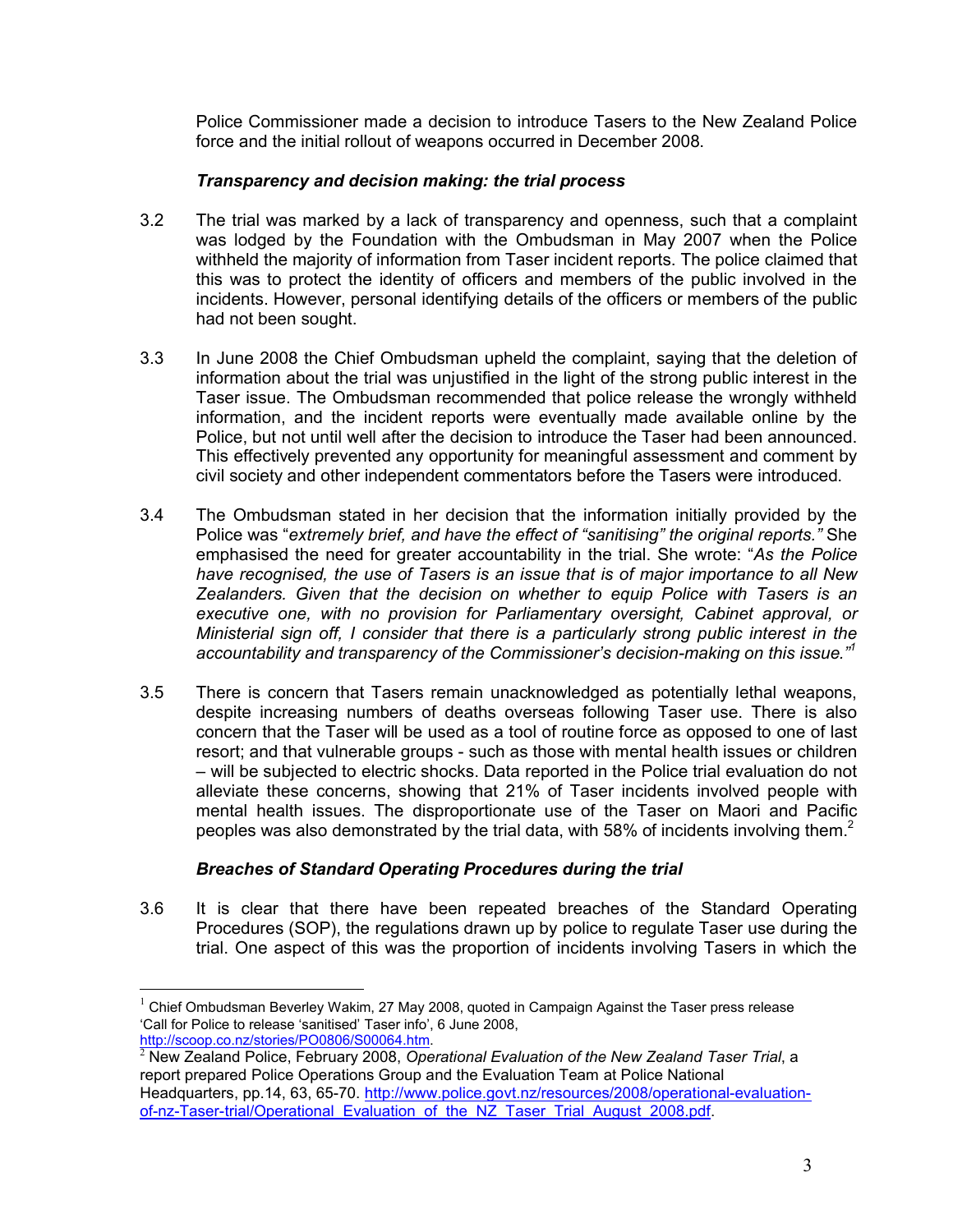subject was assessed below the behavioural threshold for Taser use as stipulated in the SOP. The SOP are very clear about allowing the use of the Taser only when an offender is assessed as 'within or beyond' the assaultive range. However, a significant proportion of Taser incident reports from September 2006 to August 2007 record an assessment *below* assaultive. Of the 120 reports analysed, 9 recorded 'active resistant', 17 recorded 'passive resistant', 11 recorded 'compliant', 3 recorded 'cooperative' and 7 recorded 'other.'

3.7 Of the incident reports analysed, 35% percent of incidents involving the Taser between September 2006 and August 2007 were in breach of SOP in this way.<sup>3</sup> This inability to conform to regulations, even in the heightened monitoring environment of a trial, raises grave concerns. It demonstrates the potential for the Taser to be misused or used in inappropriate situations. This has not been taken into account in the Police evaluation of the trial.

|                                  | Officer assessment prior to use of Taser, September 2006 – August 2007 |                       |                                   |                                    |           |                  |              |              |
|----------------------------------|------------------------------------------------------------------------|-----------------------|-----------------------------------|------------------------------------|-----------|------------------|--------------|--------------|
| <b>Police</b><br><b>District</b> | <b>GBH</b>                                                             | <b>Assaultiv</b><br>е | <b>Active</b><br><b>Resistant</b> | <b>Passive</b><br><b>Resistant</b> | Compliant | Co-<br>operative | <b>Other</b> | <b>TOTAL</b> |
| <b>Auckland City</b>             |                                                                        | 10                    |                                   |                                    |           |                  |              | 28           |
| Waitemata                        |                                                                        | 14                    |                                   |                                    |           |                  |              | 25           |
| Manukau City                     |                                                                        | 10                    |                                   |                                    |           |                  |              | 20           |
| Wellington                       |                                                                        | 20                    |                                   |                                    |           |                  | 6            | 47           |
| <b>TOTAL</b>                     | 19                                                                     | 54                    |                                   |                                    |           |                  |              | 120          |

3.8 The graph below illustrates the number of incidents (numbers on left) during the trial which were in breach of the SOP, in that officers assessed the behaviour of the individual concerned to be below assaultive range (this omits the two recorded as 'other,' as further information on these incidents is unavailable). Thirty five percent of the total number of incidents included in the graph below were in breach of the SOP in this respect.



<sup>3</sup> This is an updated analysis of that found in the Campaign Against the Taser report, *Stun Guns in Aotearoa New Zealand? The Shocking Trial: a report on the New Zealand Police Taser trial, 1 September 2006 – 1 September 2007*. http://www.converge.org.nz/pma/Tasertrial.pdf. The Human Rights Foundation is a member of the Campaign Against the Taser.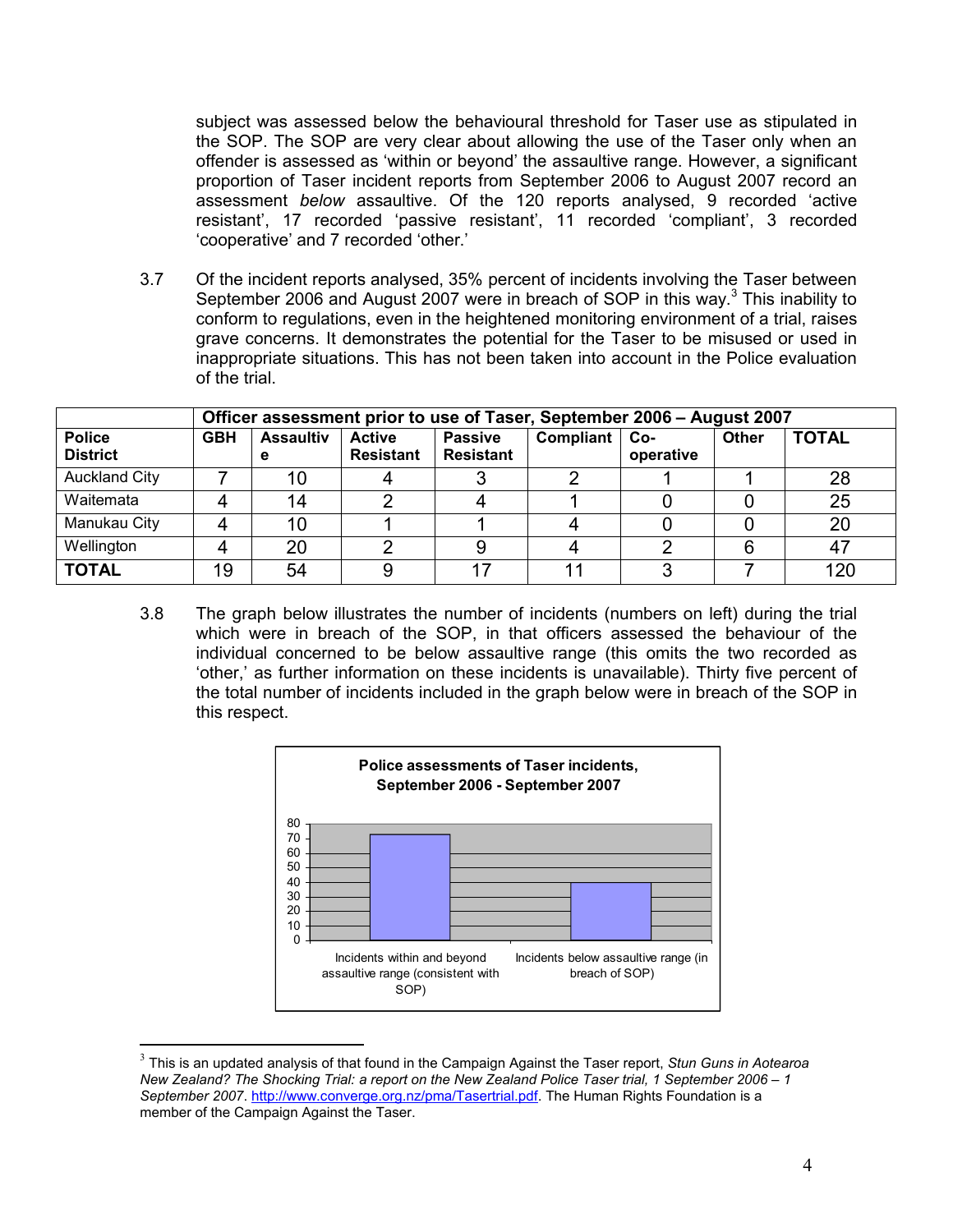- 3.9 In three of the cases recorded that were below assaultive range, the Taser was fired. In all of those three, behaviour was recorded as 'active resistant.' In an incident in Auckland City on 1 October 2006, the Taser was fired 5 times, three times discharging probes and twice in 'drive stun' or contact mode. An innocent bystander was shocked in the process, which will be elaborated further below. On 11 December 2006, the Taser was fired twice in another Auckland incident. The third incident occurred in Manukau on 29 January 2007, when the Taser was fired twice. However, the majority of the 'below assaultive' cases employed presentation, laser painting or arcing. In this sense, the analysis of the trial above graphically demonstrates the temptation to use the tactic of 'laser painting' as a compliance mechanism in situations below assaultive.
- 3.10 This reflects the concern noted by the Auckland District Law Society in December 2006, around the '*erosion of the weapon's 'last resort' status through 'laser painting'…and the risk of a casualness developing amongst police officers in their approach to the weapon and being tacitly endorsed through a lack of insistence on strict compliance with the guidelines…there is a very fine line between the tactic of laser painting and actually firing the weapon*.'4
- 3.11 It needs to be emphasised that the analysis above relies on police documents and the assessments recorded by police officers themselves. The question of whether assessments are accurate is raised by several incidents. These include an incident which occurred in Waitakere on 20 March 2007. In this incident, a woman suffering a mental health crisis was Tasered twice in a bathroom, despite the presence of at least three police officers. The incident report records that it was believed the woman had a weapon. The weapons believed present are listed as 'razors, chemical sprays, glass.' The reason for this belief is recorded as her location in a bathroom. The report then records that the woman did not, in hindsight, actually have a weapon.
- 3.12 The officer writes that the use of options other than the Taser in this incident would have resulted in injury and '*damage to property'*, and that '*physical restraint was going to be extremely hazardous in the confined space where there are numerous sharp edges with the walls and floor covered with water.*' In this situation, incapacitating the woman with multiple Taser shocks was totally inappropriate, dangerous given the amount of water present, and her designation as 'assaultive' highly questionable. The Human Rights Foundation is aware that mental health practitioners have serious concern about the actions of police officers in this case, but that the woman concerned was not able or willing to lodge a complaint. Therefore the incident has not been investigated further.
- 3.13 Another incident, which occurred on 27 September 2006 in Manurewa, records the subject behaviour as 'assaultive.' In this incident the Taser was presented and the subject laser painted while he lay in a bathtub half filled with water and blood. Not only was the subject compliant as stated by the officer himself in his description of the incident, but the use of the Taser in this situation would be extremely dangerous both

<sup>4</sup> Auckland District Law Society Public Issues Committee, *Less Lethal? The trial of Tasers as part of policing in New Zealand*, December 2006, pp. 1,2,8, http://www.adls.org.nz/doclibrary/public/committees/LessLethal-TaserGunPaper.pdf.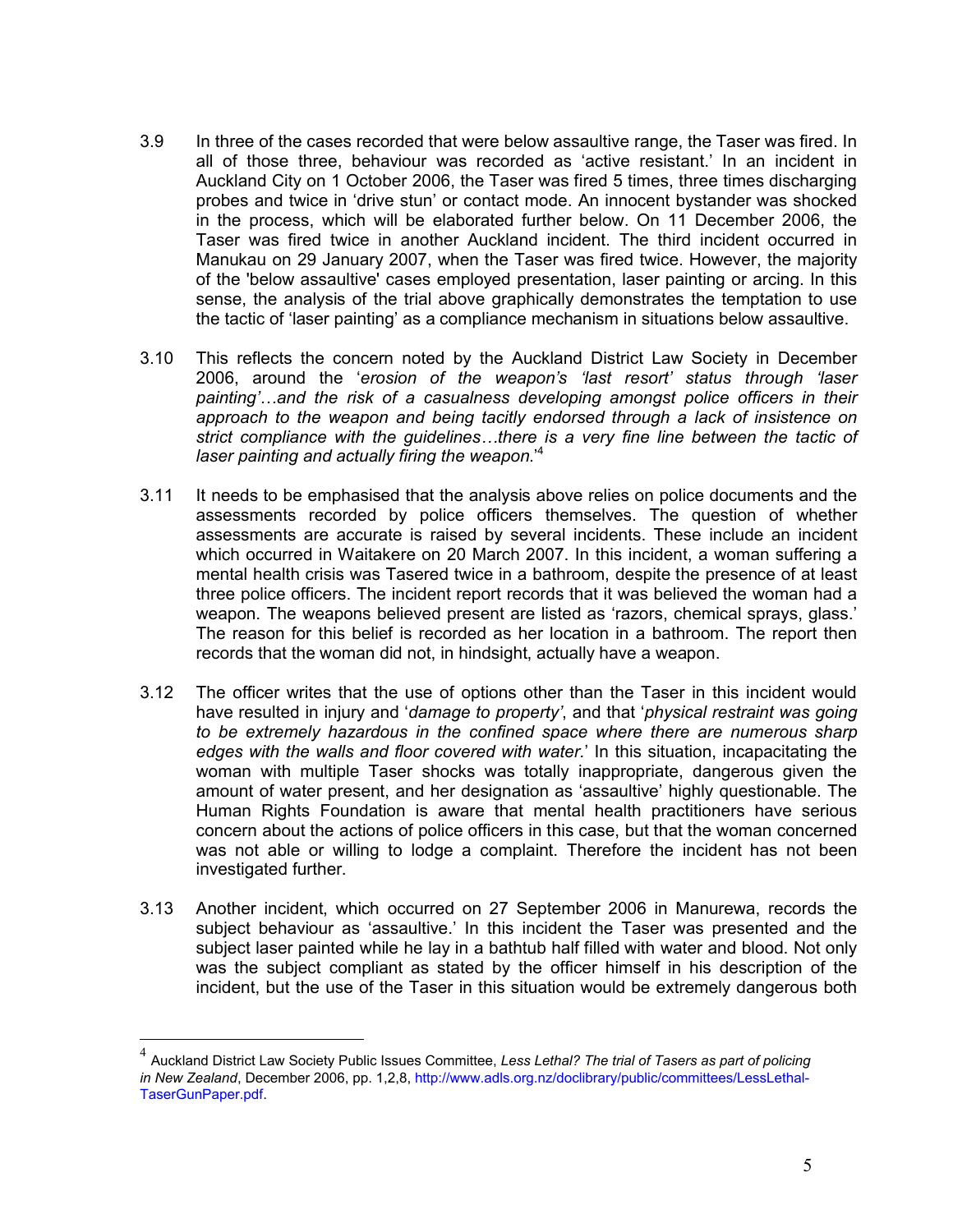because it would involve electrical discharge in water and the risk of drowning while incapacitated in water. The description follows:

- 3.14 "*I pushed the bathroom door open after clearing a few rooms and caught sight of him lying in the bath. I brought my Taser up and laser painted him asking him to show me his hands, the Stanley blade was on the bath tub edge close to him. I removed it and put the Taser away once I was satisfied that it was safe. I did not have to shout a warning as he was compliant but he could see the Taser. The presentation was only for several seconds until he showed me his hands. He was in a half filled bathtub with blood in the near vicinity. He was dressed only in his underwear and was compliant*."
- 3.15 Further, in at least two incidents, people have been repeatedly Tasered while already lying on the ground. In Porirua on 12 November 2006, a second shock was administered to a man due to reported resistance to attempts to handcuff him while on the ground. Again, in Manukau on 29 January 2007, a man was Tasered twice. In this incident, the officer recorded that '*when the initial probes were deployed he rolled over onto his back. I told him to remain still at which time he spun around and tried to decamp, so he was Tasered again by depressing the trigger using the same cartridge*.'
- 3.16 The Police evaluation report notes that '*the concept of being 'within and beyond the assaultive range' caused some operational challenges for officers where the reality of highly volatile situations made it difficult to assess. Officers felt there was a risk they might under-assess the situation and elect not to use the Taser when it could be effective. Officers also described a 'grey' area where a subject's behaviour could be assessed as actively resistant bordering on assaultive, and believed there were differences in interpretation about the point at which the Taser could be presented todeescalate a situation.*' <sup>5</sup> As the Human Rights Commission notes in its submission to the Committee, from this the likelihood of officers tending to err in favour of Taser use can be inferred.<sup>6</sup>
- 3.17 There have also been a number of incidents involving blunders with the Taser, perhaps reflecting the inadequate qualification of police officers to wield such weapons. A two day training course was all that was made available to qualify officers for its use during the trial. These incidents were a result of accident or ignorance, and raise real concerns due to the potentially serious consequences of receiving a Taser shock.
- 3.18 The most serious blunder resulted in an innocent bystander receiving a Taser shock. Initially unreported by police, an officer deployed the Taser five times in an incident on 1 October 2006. The officer repeatedly missed his target. Instead, he Tasered the man's 16 year old son, and also shocked himself while attempting to reload the weapon. The officer then attempted to use pepper spray, which hit the target's daughter rather than the alleged offender. $<sup>7</sup>$ </sup>
- 3.19 In an incident report created on 29 November 2006, an officer noted that he used the LED light on the Taser in order to see better in a dark space, and then unintentionally fired the weapon. Notes from the report read '*Deployed tazer (sic)…used the led light*

 $<sup>5</sup>$  Supra note 2, p.16.</sup>

<sup>&</sup>lt;sup>6</sup> New Zealand Human Rights Commission, *Comments of the New Zealand Human Rights Commission on*<br>New Zealand's implementation of the United Nations Convention Against Torture, p.5.

<sup>&</sup>lt;sup>7</sup> New Zealand Herald, 'Constable zaps himself and innocent teen with Taser', 18 November 2006, http://www.nzherald.co.nz/section/1/story.cfm?c\_id=1&objectid=10411372.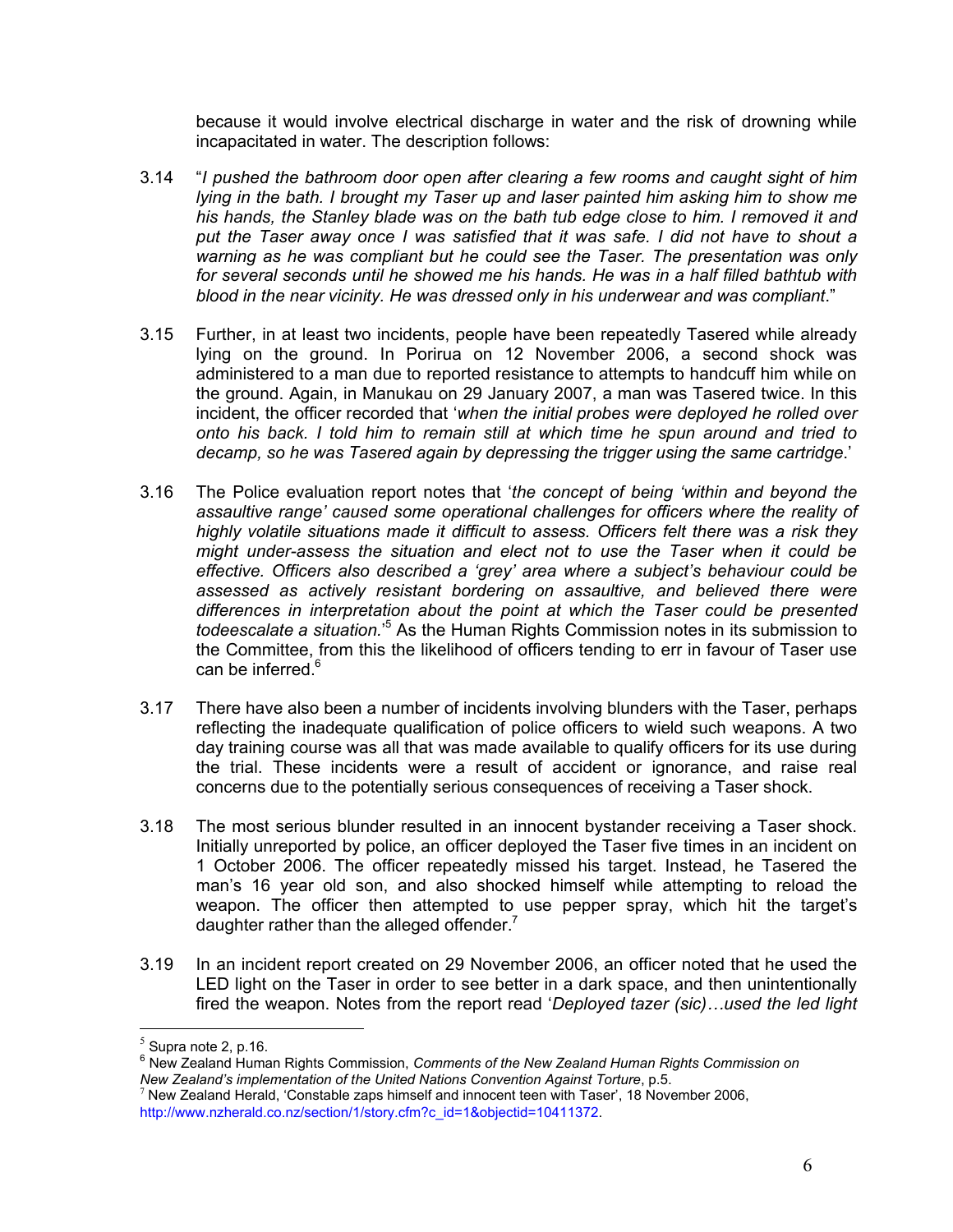*to illuminated (sic) dark area of warehouse. Unintentional discharge of tazer (sic) while clearing address of Headhunter member, offender not present no person hit or injured prongs fired into floor.'*

#### *International developments*

- 3.20 There have been substantial developments regarding Taser use since the Taser trial began which should be taken into account, including the Committee's comments on Taser use in Portugal, the Canadian review and Standing Committee report, the Amnesty International 2008 report on Taser use in the United States, and the June 2008 interim report of the US Justice Department's National Institute of Justice, on its study into deaths from 'Electro-muscular Disruption Devices', which raised serious questions about the safety of certain vulnerable groups in relation to the devices. $8$
- 3.21 While the evaluation does mention the comments of the Committee in relation to the Taser it is only to note, in the context of a media analysis, that critics of the Taser referred to the Committee's comments: "*media coverage not supportive focused on the potential risk of fatalities; the risk that police will not adhere to guidelines or use Tasers appropriately; and Tasers can be considered a form of torture, largely following a United Nations panel comment to this effect in regards to a report submitted by police in Portugal."9*

<sup>8</sup> NIJ Special Report, *Study of Deaths following Electro Muscular Disruption: Interim Report*, June 2008. The NIJ study found 'no conclusive evidence within the state of current research that indicates a high risk of serious injury or death from the direct effects of CED exposure.' However, the purported safety margins of CED deployment 'may not be applicable in small children, those with diseased hearts, the elderly, those who are pregnant and other at-risk individuals…research suggests that factors such as thin stature and dart placement in the chest may lower the safety margin for cardiac dysthythmias…studies examining the effects of extended exposure in humans to CED are very limited.' It advised that use of CEDs on 'at-risk' populations should be avoided and urged caution in the use of multiple shocks, p.4. Supra note 2, p.144.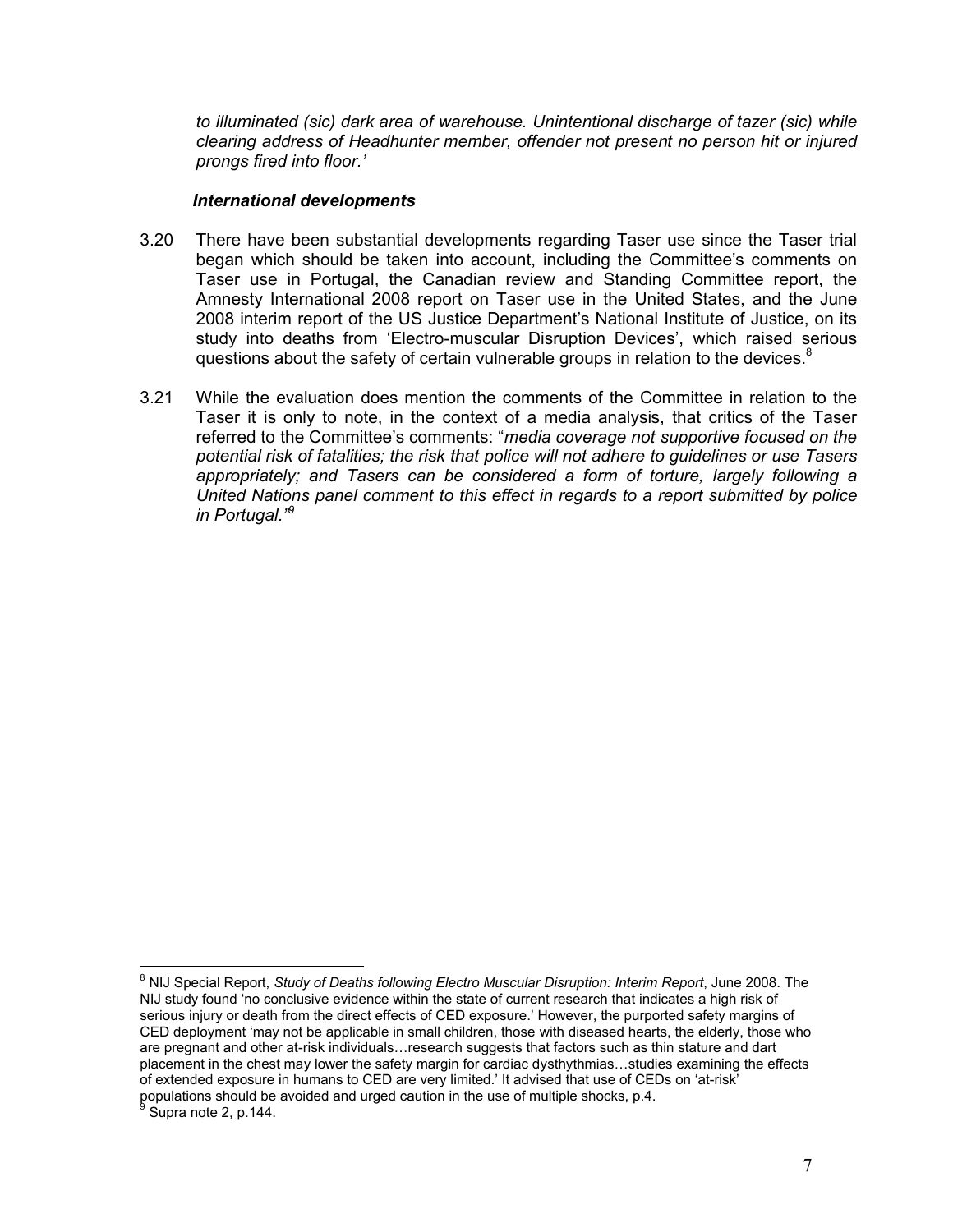# **ARTICLE 3**

#### **4. IMMIGRATION DETENTION**

#### **Asylum seeker detention**

- 4.1 The issue of asylum seeker detention has been raised by both the Committee, and the Committee on the Elimination of al forms of Racial Discrimination.<sup>10</sup> The issue is approached directly, albeit briefly, in the comments of the government of New Zealand to the conclusions and recommendations of the Committee Against Torture  $(2/08/2005, \text{CAT/C/CR/32/4/RESP.1}).$  Paragraphs  $3 - 7$  outline the legal framework, which allows detention at either approved premises (such as the Mangere Centre) or in penal institutions, with administrative and judicial review required in the first instance after 28 days and thereafter on a weekly basis. The comments declare time limits unnecessary in light of the review requirements.
- 4.2 Paragraphs 30 and 31 are also relevant. These explain how immigration detainees and asylum seekers are treated the same as accused prisoners (that is, remand prisoners); and that regulations require accused and convicted prisoners to be held separately. However, the co-habitation of asylum seekers with accused/remand prisoners is precisely the concern of the CAT. The comments also give the assurance that no immigration detainee or asylum seeker will be held in non-voluntary segregation.
- 4.3 The New Zealand government's fifth periodic report has occasional mentions of refugee and asylum seeker issues, particularly under Article 3 on non-refoulement and under Article 11 in relation to the case of Ahmed Zaoui, to be outlined below. Neither the comments to CAT nor the fifth periodic report include information on detention policy under the Operational Instructions which inform Immigration Service practices. They do not indicate how many and which asylum seekers are subject to detention, and how many are released into the community.

#### *Asylum seeker detention since 2002*

- 4.4 The Committee will be aware that in 2002, the Human Rights Foundation and the Refugee Council initiated court proceedings against the Crown which challenged its policy regarding asylum seekers in the wake of 9/11. The High Court made important rulings on the application of national and international refugee law in relation to the detention of asylum-seekers in New Zealand.
- 4.5 In May 2002, the Court ruled that asylum-seekers retained a right to seek bail from detention, and that their "invariable automatic detention cannot be 'necessary'" in almost all cases as practised under the post 9/11 government policy. In June, the Court found that an Operational Instruction on the detention of asylum-seekers, issued under this policy by the New Zealand Immigration Service in September 2001, was unlawful because it failed to comply with national and international refugee law.

 $\overline{a}$ <sup>10</sup> Committee on the Elimination of all forms of Racial Discrimination, *Concluding Observations of the Committee on the Elimination of Racial Discrimination: New Zealand*. 1 November 2002.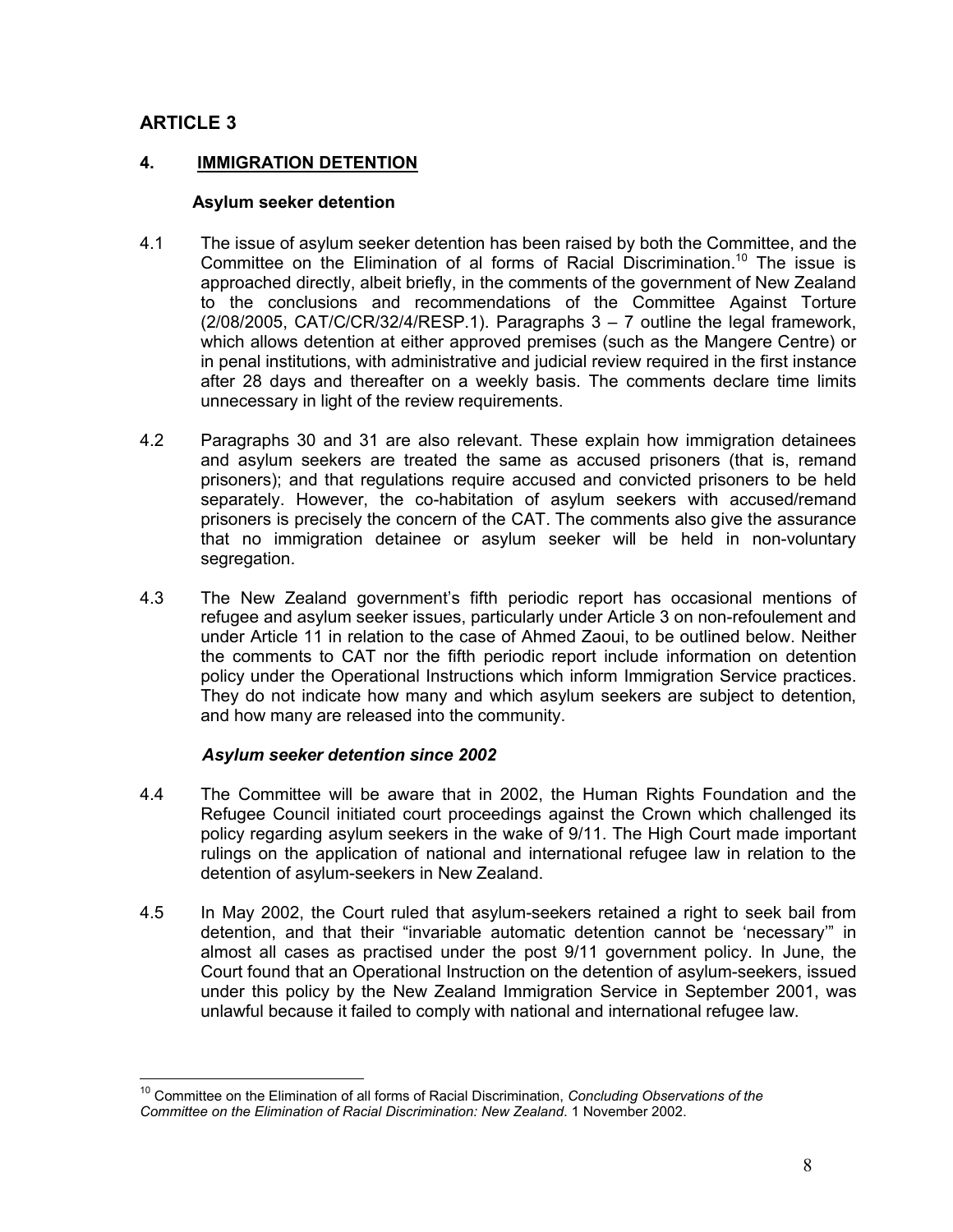- 4.6 The rulings were overturned on appeal in 2003. The Court of Appeal did not, however, make specific findings in relation to the claim that there was a policy of wholesale detention. The Court of Appeal stated it was not in a position to do so given there were insufficient plaintiffs. In the opinion of legal counsel this issue remains unresolved, but further court action by the Human Rights Foundation to test this has been hampered by lack of funding.
- 4.7 In the meantime, in the light of the High Court decision, the Immigration Service issued a new Operational Instruction.<sup>11</sup> This was not altered following the Court of Appeal decision. Effectively, little has changed. Since the rulings, the authorities have continued to detain nearly all newly arrived asylum-seekers, reportedly on the grounds that their identity is unconfirmed and that therefore the risk that they might commit an offence or abscond can not be assessed.<sup>12</sup> However, lack of travel documentation cannot be a sufficient basis to detain refugee claimants given that refugees are often forced to travel without a genuine passport.
- 4.8 In 2005, a discussion paper prepared by a prominent lawyer in the field stated that 'the government has a policy to restrict asylum seekers coming to New Zealand, detaining those who do get to New Zealand as a deterrent and removing failed asylum seekers with no monitoring of their human rights. There are inadequate procedural safeguards for detained refugee claimants – the most significant being a lack of access to legal aid for proceedings seeking *habeus corpus* or for asylum seekers to have their detention reviewed in either the District Court or the High Court.<sup>13</sup>
- 4.9 It should be noted that, since 2001, in common with other western countries, numbers of asylum seekers arriving at New Zealand's borders have dropped significantly. This has been reflected in figures relating the number of successful claimants. In 2002/2003, there were 247 successful claimants; in 2003/2004, 115; in 2004/2005, this number dropped to 81. The number dropped further in 2005/2006 to 67 successful claimants.14
- 4.10 There are concerns that one of the causes of this drop in numbers is the New Zealand government's own off-shore practices, often carried out in conjunction with Australia, particularly its increased emphasis on interdiction and advanced passenger screening processes imposed upon airlines.
- 4.11 While the practice of interdiction purportedly targets people smugglers and illegal migrants - 'boatpeople' - there seem to be no mechanisms in place to ensure that genuine refugees are not being prevented from reaching New Zealand's borders. UNHCR reports to the Human Rights Foundation and other NGOs that the Borders and Investigations unit of the Immigration Service has agreed to refer all 'interdicted' persons to a UNHCR office, which is encouraging. This agreement was first reported in 2006. It remains unclear at present whether this is occurring, but it does not appear

```
12 Amnesty International, Amnesty International Report 2003: New Zealand,
http://web.amnesty.org/report2003/Nzl-summary-eng.<br>http://web.amnesty.org/report2003/Nzl-summary-eng.<br><sup>13</sup> Deborah Manning, Council for International Development: Refugee Policy Development Discussion
```
*Paper*, January 2005, p.1. Available as PDF through www.cid.org.nz. 14 Department of Labour, Te Tari Mahi, *Migration Trends 2005/2006*.

 $11$  Concerns about lack of transparency and ad hoc decision making in the Immigration Service should be noted. Operational Instructions are typically not publicly available and need to be requested under the Official Information Act: they can also be readily suspended, amended or removed.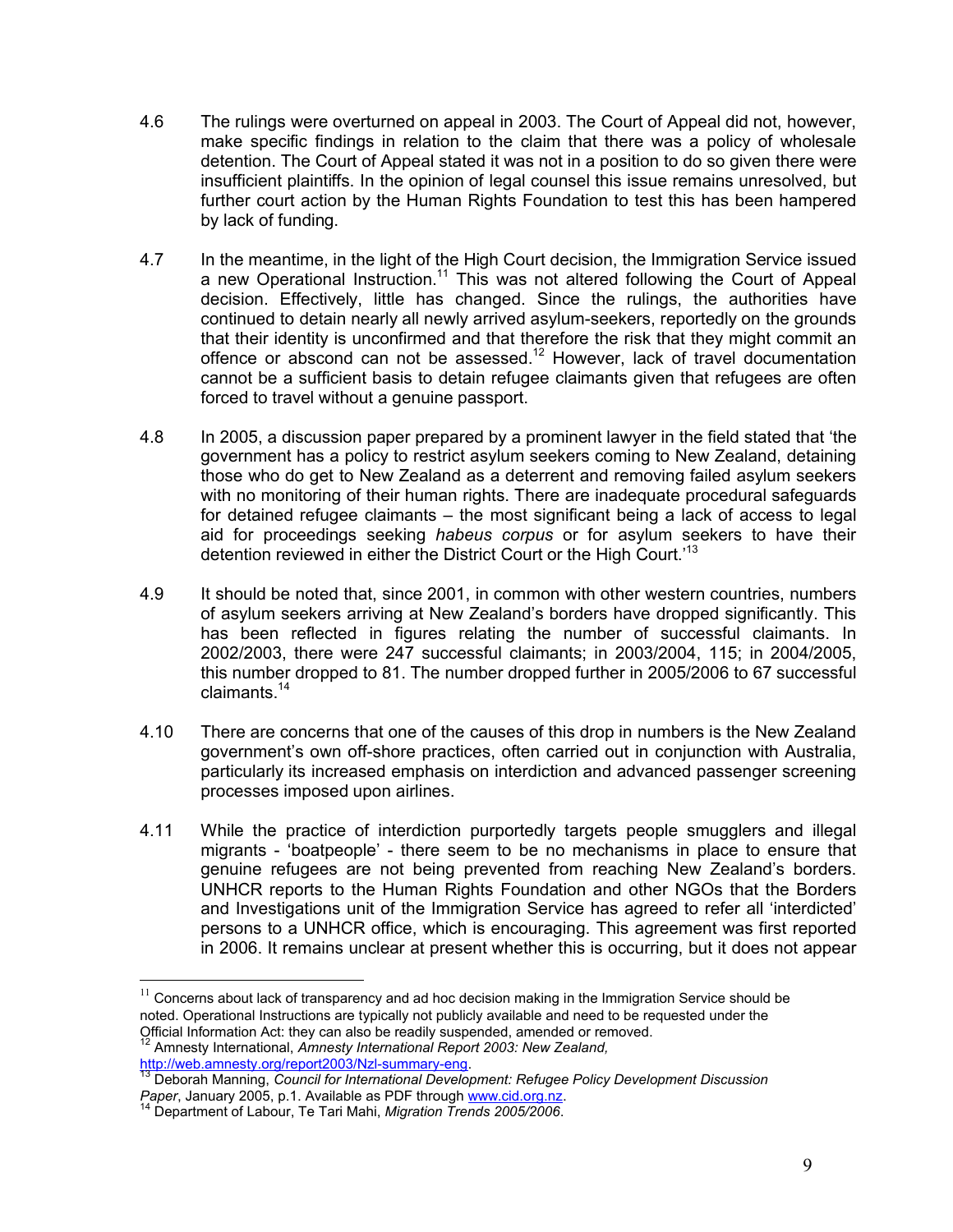to be the case, especially in countries of first asylum which are not signatories to the UNHCR Convention.

- 4.12 Asylum seekers that do present at the border, and whose identity the authorities claim is "unclear", are taken to the Papakura Police Station until a Warrant of Commitment to detain them is obtained. They usually remain there for 24-48 hours. There are ongoing concerns about the appropriateness of facilities at the police station. These include a lack of hygiene facilities and overcrowding. Although concerns have been frequently highlighted and acknowledged, little has been done to alleviate them. There is no regular monitoring or ongoing training of police officers with respect to their suitability as custodians of asylum seekers. This issue is included by the Committee in its list of issues in relation to Article 10.
- 4.13 Once a Warrant of Commitment is obtained, the majority of asylum seekers are detained at the Mangere Refugee Centre, an open detention centre in South Auckland. Detainees at Mangere are those who pose a low security risk and whose identity is uncertain. In 2004, 46 spontaneous arrivals were detained there; in 2005, 59; in 2006, 41; and up to June 2007, 14 (the most recent information we have available).<sup>15</sup>
- 4.14 A small percentage of asylum seekers are detained at the Auckland Central Remand Prison. In 2004, 9 were detained there; in 2005, 16; in 2006, there were 6. Up to June 2007, 2 asylum seekers were detained there. Asylum seekers have also been detained in other penal institutions, including Mt Eden Prison, Waikeria Prison, and Arohata Prison.<sup>16</sup>
- 4.15 Asylum seekers who are detained in penal institutions, as stated in the current Operational Instruction issued by the Immigration Service, are those who present a clearly identifiable risk of offending, absconding, or otherwise threatening national security and the public order. It is important to note that the risk of absconding, in particular, is subject to a very broad interpretation. The nature of threats to national security or public order is similarly loosely defined. The Immigration Service exercises a broad discretion in ordering detention.
- 4.16 Though prison authorities claim that asylum seekers are being held separately from other inmates, in line with UNHCR Guidelines, the Human Rights Foundation maintains that a penal institution is an inappropriate place to detain asylum seekers. There have been reports of assaults in the prison and of inadequate interpreting services, among other concerns.<sup>17</sup>
- 4.17 As mentioned in government's comments to the CAT, claimants are taken before the District Court after 28 days and thereafter every 7 days for a review of their detention. However, one lawyer was led to comment: 'with all due respect to the Court, there is a weekly charade of 'review' at the Manukau District Court on a Friday whereby the

<sup>&</sup>lt;sup>15</sup> Information obtained from Refugee Status Branch, June 2007.

 $16$  Information obtained from Refugee Status Branch, June 2007.

<sup>17</sup> Deborah Manning, *Council for International Development: Refugee Policy Development Discussion Paper*, January 2005, p.3.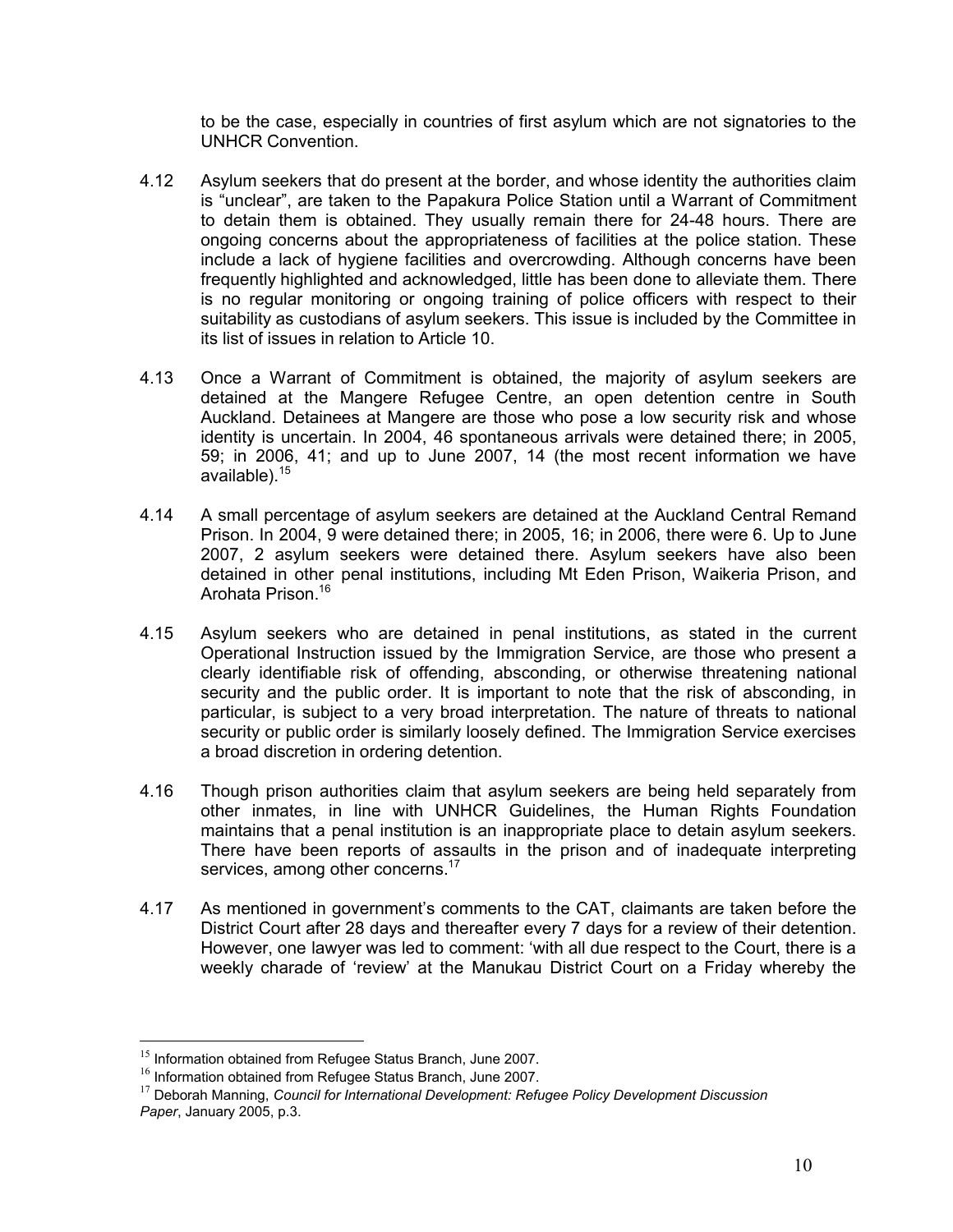detention of asylum seekers is extended for seven days.<sup>18</sup> Difficulties are compounded by a lack of legal aid.

4.18 Claimants are now able to apply for conditional release to stay at either an Immigration Service funded hostel, or with a member of their family or community. In practice this unfortunately presents persistent difficulties. The hostels are usually full, and there is no financial assistance available for release into the community, nor access to identity documentation. This makes it difficult for claimants to secure, for example, medical appointments.19

## **5. NEW ZEALAND IMMIGRATION BILL**

#### **Provisions in pending immigration legislation affecting immigration detention**

- 5.1 A major review of immigration legislation was undertaken by the previous government. Following the election the Immigration Bill passed its second reading in early March  $2009<sup>20</sup>$  The Foundation has a number of concerns about the provisions which relate to immigration detention.
- 5.2 In particular, the current Bill at Clause 271(a) rules out bail for any offence under the Bill whatsoever, effectively eliminating the right of *habeus corpus*. In addition, Clause 285(10) prevents the Courts from considering the length of time someone has been detained as a factor in whether they should be released, making detention potentially indefinite. It should be noted that these clauses are additions made after the select committee process, which is the only opportunity for public input into the legislative process in New Zealand.
- 5.3 In certain circumstances, particularly where either the individual might be stateless or where an involuntary repatriation is not possible, indefinite detention may result with no effective mechanism for judicial review, given the removal of the time factor as a consideration. The proposed legislation will remove all effective opportunities in some cases for judicial oversight of long term detention in unusual (but tragic) cases.
- 5.4 Other provisions of concern relating to immigration detention include Clause 289(2)(c), on the use of classified information as a basis for detention. At present, a person can be detained on the basis of classified security information. If a person is detained on this basis, they can go to court to seek release on conditions or challenge their detention, as natural justice demands. However, under the Bill, the Court must treat the secret information as accurate. Clause 289(2)(c) reads, 'the classified information must be treated as accurate.' The court's ability to supervise detention is completely undermined by this process – the courts will be powerless to assess the information. Effectively an unsupervised power of detention is given to those officials classifying the

 $18$  Ibid.

<sup>&</sup>lt;sup>19</sup> For detailed practice issues concerning the detention of asylum seekers at the end of 2003, see Deborah Manning, *The Detention of Refugee Claimants: Law, Procedure and Practicalities*, Auckland District Law Society Seminar, 25 November 2003.

<sup>&</sup>lt;sup>20</sup> Immigration Bill, as reported from the Transport and Industrial Relations Committee. http://www.parliament.nz/en-NZ/SC/Reports/b/a/e/48DBSCH\_SCR4142\_1-Immigration-Bill-132-2.htm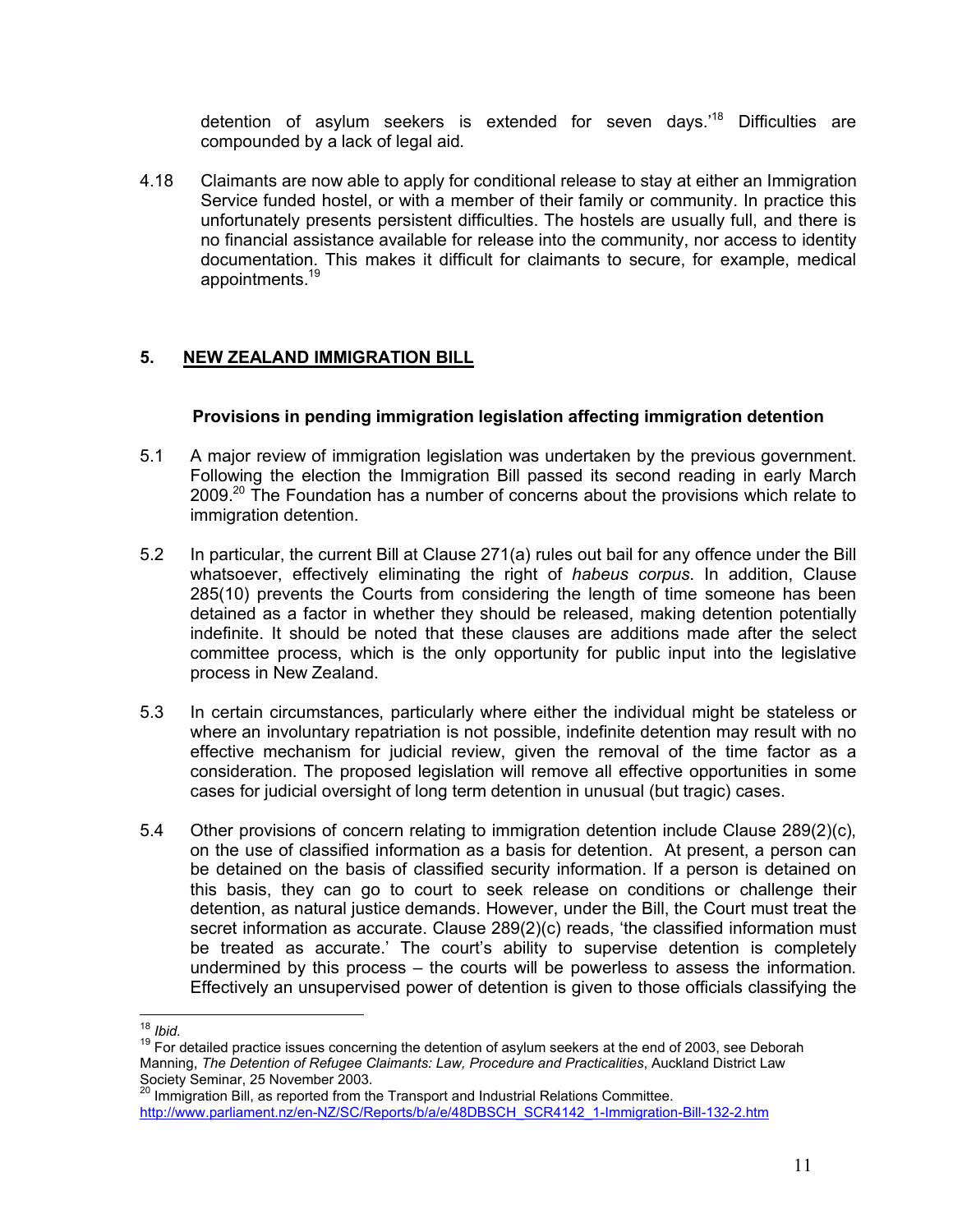information. This is a considerable concern particularly given that the power to classify information is extended by the Bill to the Chief Executive Officers of a wide range of government agencies.

5.5 Other provisions relating to immigration detention include the extension of police powers of detention from 72 to 96 hours (Part 9 Clause 275); and the extension of powers of detention to Immigration Officers, who can detain individuals at the airport for up to four hours (see Part 9, Clause 274).

#### **Provisions in pending immigration legislation affecting non-refoulement**

5.6 The Bill includes a number of measures that will undermine the basic entitlements of refugees and asylum seekers to physical access to New Zealand, followed by fair and effective procedures in which the validity of their claims can be assessed. Cumulatively, measures such as interdiction, restricted access to appeal, and restricted access to asylum determination procedures, will result in the systematic dismantling of the institution of asylum and increased risk of refoulement.

### *"Safe Third Country"*

- 5.7 Clause 125 introduces the safe third country concept, providing that an asylum claim can be refused for consideration if 'in light of any international arrangement or agreement' the claimant may have lodged, or had the opportunity to lodge, a claim for refugee status or protection in another country. There are as yet no such agreements. The clause requires that any country with which an agreement is reached must be party to the Refugee Convention, the ICCPR and CAT.
- 5.8 This is commendable, however the Human Rights Foundation remains of the view that such provisions carry an enormous and unjustifiable risk of refoulement, or placing the asylum seeker into an endless "orbit" between States. The provision will deny access to fair and effective procedures for determining the protection needs of asylum seekers, seriously undermining the institution of asylum. We note that the Committee has requested the government to provide a list of 'safe third countries' and, if so, how this list is created and maintained, and we await the government's response with interest.

#### *Protected persons status*

5.9 The Bill provides for the recognition of protected persons at Clause 120 and 121. In the revised Bill, which is a vast improvement on the original draft, this status is conferred based on definitions found under the CAT and ICCPR. This is to be commended, but the legislation is drafted to meet obligations at a bare minimum and reserves the right to deport to other countries perceived as safe. The Transport and Immigration Select Committee noted in its report on the Bill: "*New Zealand's fundamental immigration related obligation arising from the CAT and the ICCPR is not to return a person to a country where he or she would be in danger of particular human rights abuses. We therefore recommend that the bill be amended to make it clear that protection status only prevents a noncitizen from being returned to a country where he or she would be in danger of torture, arbitrary deprivation of life, or cruel treatment; and it does not bestow a particular immigration status or prevent deportation to other countries where the noncitizen would not face that danger.*"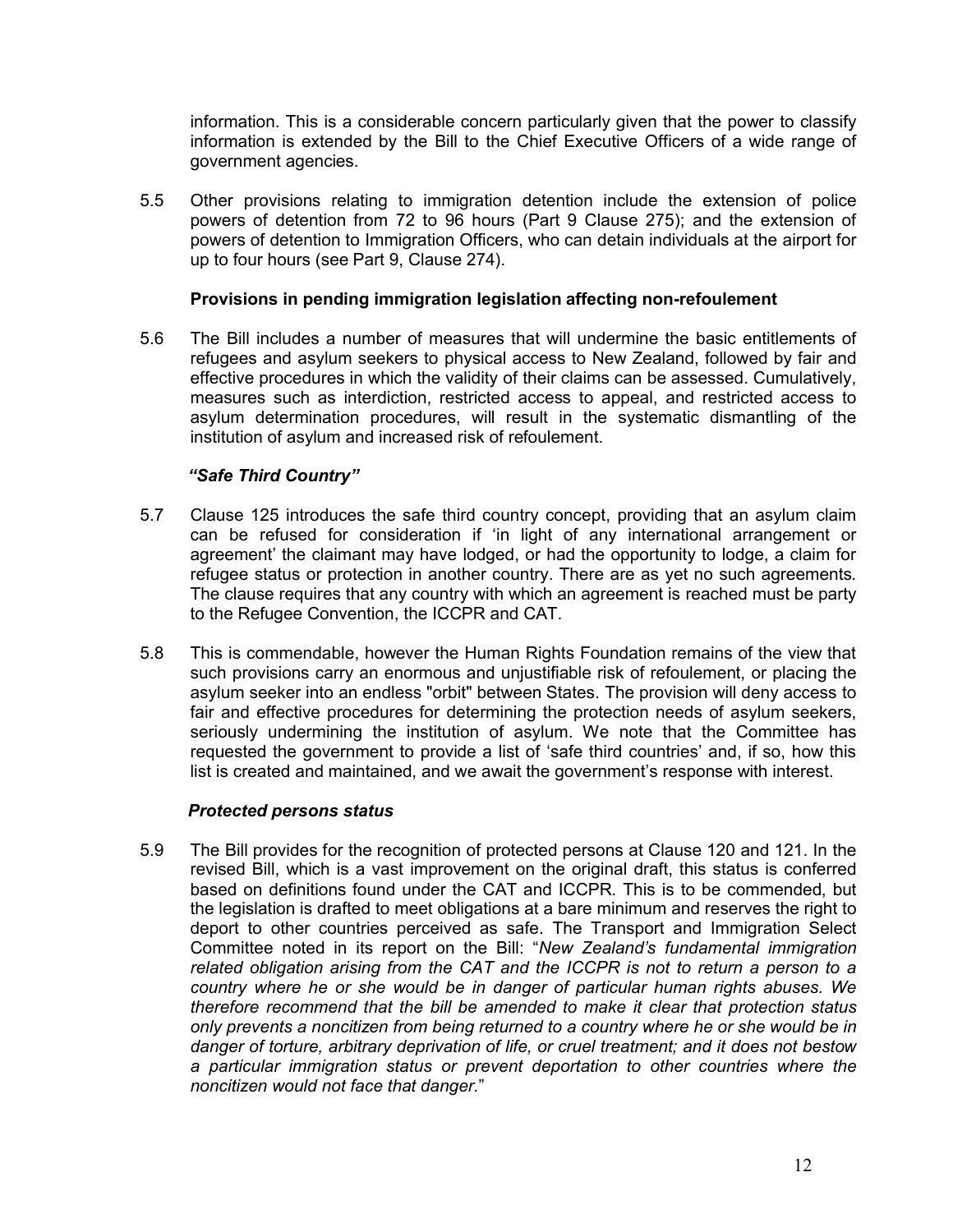- 5.10 The Bill specifies the possibility of deportation to any place other than the country of origin at Clause 153(4): "A protected person may be deported to any place other than a place in respect of which there are substantial grounds for believing that the person would be in danger of being subjected to torture or being subjected to arbitrary deprivation of life or cruel treatment."
- 5.11 The Bill expands the definition of classified information, allowing for its use in immigration processes. Importing 'classified information' into the Immigration Act would result in a lack of transparency and accountability in the system, to breaches of the New Zealand Bill of Rights Act, and failures to meet human rights norms and therefore our international obligations. However, the Bill includes a broad definition of 'classified information' and allows for its use in immigration decisions of all kinds, including detention and refugee determination.
- 5.12 There is provision for a special advocate system. The Special Advocate model was adopted by the Inspector-General in the *Zaoui* case. Special Advocates are in theory able to see the classified information, and then fairly represent the person concerned in relation to it. The concern with Special Advocates relates to whether they can in practice provide individuals with a sufficient opportunity to challenge information on the basis of which decisions about them are made. Restrictions on, among other things, communication between advocate and appellant mean that sufficient opportunity is not granted under the Bill.
- 5.13 The Bill allows classified information to be used in refugee determinations. Clause 30 provides that classified information be referred to the Tribunal for decisions to be made under Part 5 (which concerns refugee determination procedures). This is of great concern to the Human Rights Foundation. Refugee status determination should be fair and transparent, and determined in accordance with natural justice principles; that is, an applicant should be informed of information being used against him or her and be given a reasonable opportunity to rebut and/or provide evidence. The asylum system in New Zealand is adversarial in nature, and therefore due process means that classified information should not be relied upon.
- 5.14 The use of classified information is controversial in all cases. However, in the case of refugee status determinations, the matter takes on great urgency, as it is possible that classified information may be provided by an aggressive or oppressive state. Refugee and protection decision making is different from standard immigration decision making. Introducing classified information into the process leaves it dangerously open to abuse.
- 5.15 The Bill also effectively eliminates appeal processes for those whose refugee determination cases involve classified information. Such cases are referred directly to the Tribunal, which would otherwise serve as an appeal body for those whose first claim has been considered by a refugee status determination officer. In combination with Clause 234, which shuts down opportunities for appeal or review in all immigration cases involving classified information, an individual in such circumstances would be left with no appeal avenue. Such a system not only undermines the principles of natural justice, but increases the risk of refoulement and contributes to the dismantling of the institution of asylum.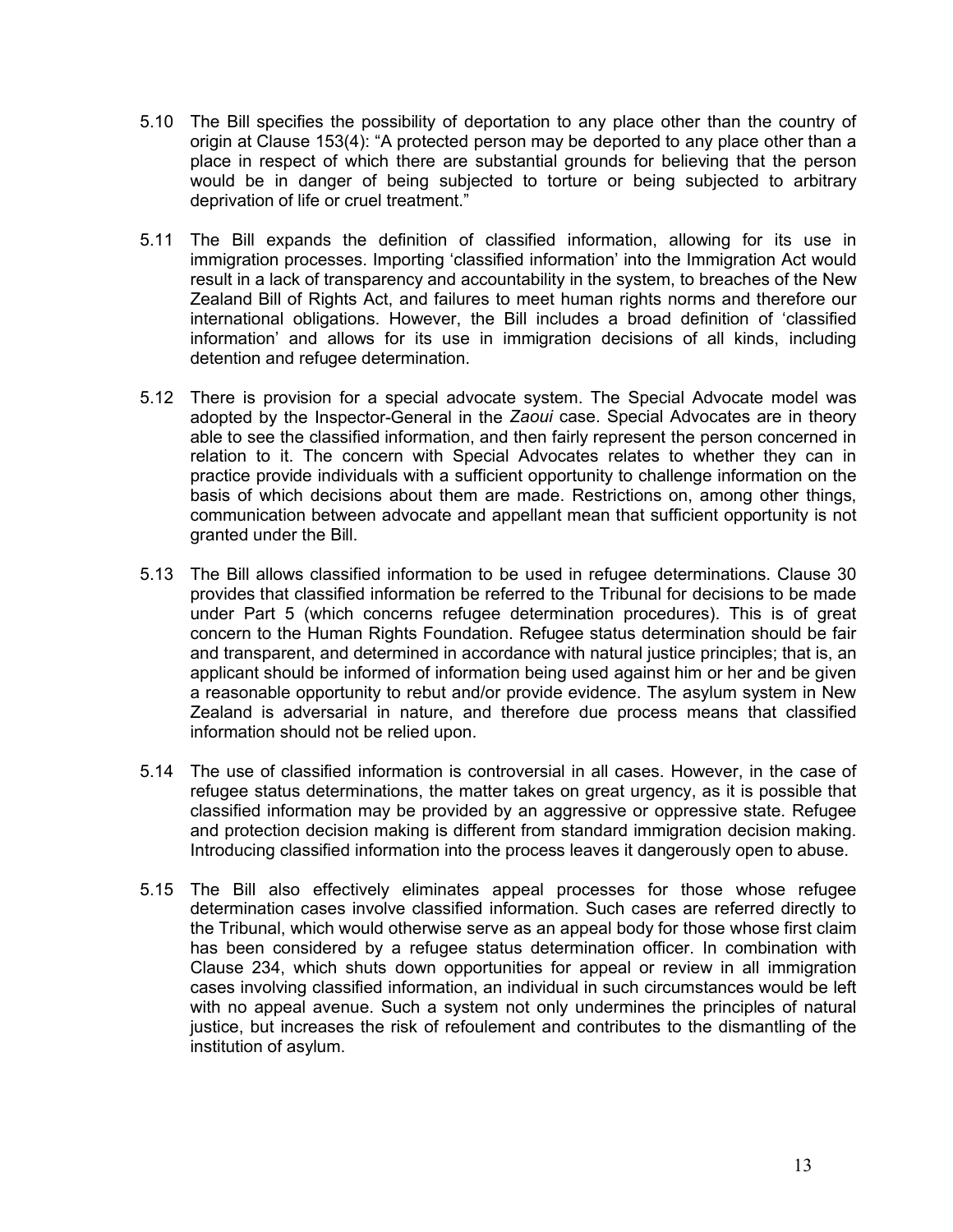#### *Exclusion of Human Rights Commission from immigration cases*

5.16 Clause 350 of the Immigration Bill prevents immigration issues from being considered by the Human Rights Commission (reproducing the proscription found in section 149D of the Immigration Act 1987).

#### *Security Risk Certificate legislation and the case of Ahmed Zaoui*

- 5.17 Section 1140 in Part IVA of the Immigration Act establishes a process for the detention of an individual seeking asylum on the basis of a threat assessment issued by the National Bureau of Criminal Intelligence of the New Zealand Police, and for the subsequent issuing of a Security Risk Certificate by the Director of the Security Intelligence Service. There is nothing in the legislation to prevent human rights abuses such as indefinite detention without charge or prolonged solitary confinement.
- 5.18 The case of Ahmed Zaoui, which lasted from 2003 to 2007, illustrated the flaws in this process. The allegations against him were eventually withdrawn by the Government's Security Intelligence Service, but only after Mr Zaoui had endured months in solitary confinement and years of curtailed liberty, separation from family and uncertainty and challenged the process in a long succession of court hearings.
- 5.19 Section IVA was exempt from the review of the Immigration Act which resulted in the Immigration Bill, and the legislation remains in place.

#### **6. OPTIONAL PROTOCOL TO THE CONVENTION AGAINST TORTURE**

- 6.1 The government ratified the Optional Protocol to the Convention Against Torture in 2007. The designated National Preventive Mechanisms (NPM) are working towards meeting their responsibilities under the Protocol. Some of them are facing resourcing constraints however, which need to be addressed if they are to be effective.
- 6.2 The Human Rights Foundation is concerned that the designation of NPM is a ministerial decision, and not specified in legislation. This leaves designation, and its removal, open to political expediency. NPM so appointed are not functionally independent, as the Optional Protocol requires..The importance and nature of independence in this context is addressed comprehensively in the Paris Principles – the Principles Relating to the Status of National Institutions for the Promotion and Protection of Human Rights. Indeed, Article 18.4 the Optional Protocol specifically requires States Parties to *"give due recognition"* to these Principles.
- 6.3 Specifically, the Paris Principles require that in order to ensure independence from the Executive, Commissions should be established by "constitutional or legislative text". National institutions not so established (such as those set up by Presidential decree or ministerial order) are not admitted to membership of the International Coordinating Committee of National Institutions, nor to the regional body of such institutions, the Asia Pacific Forum. This is because without constitutional or legislative mandate, they are not considered to be "independent". Accordingly, the HRF considers the NPMs should be designated in the legislation.